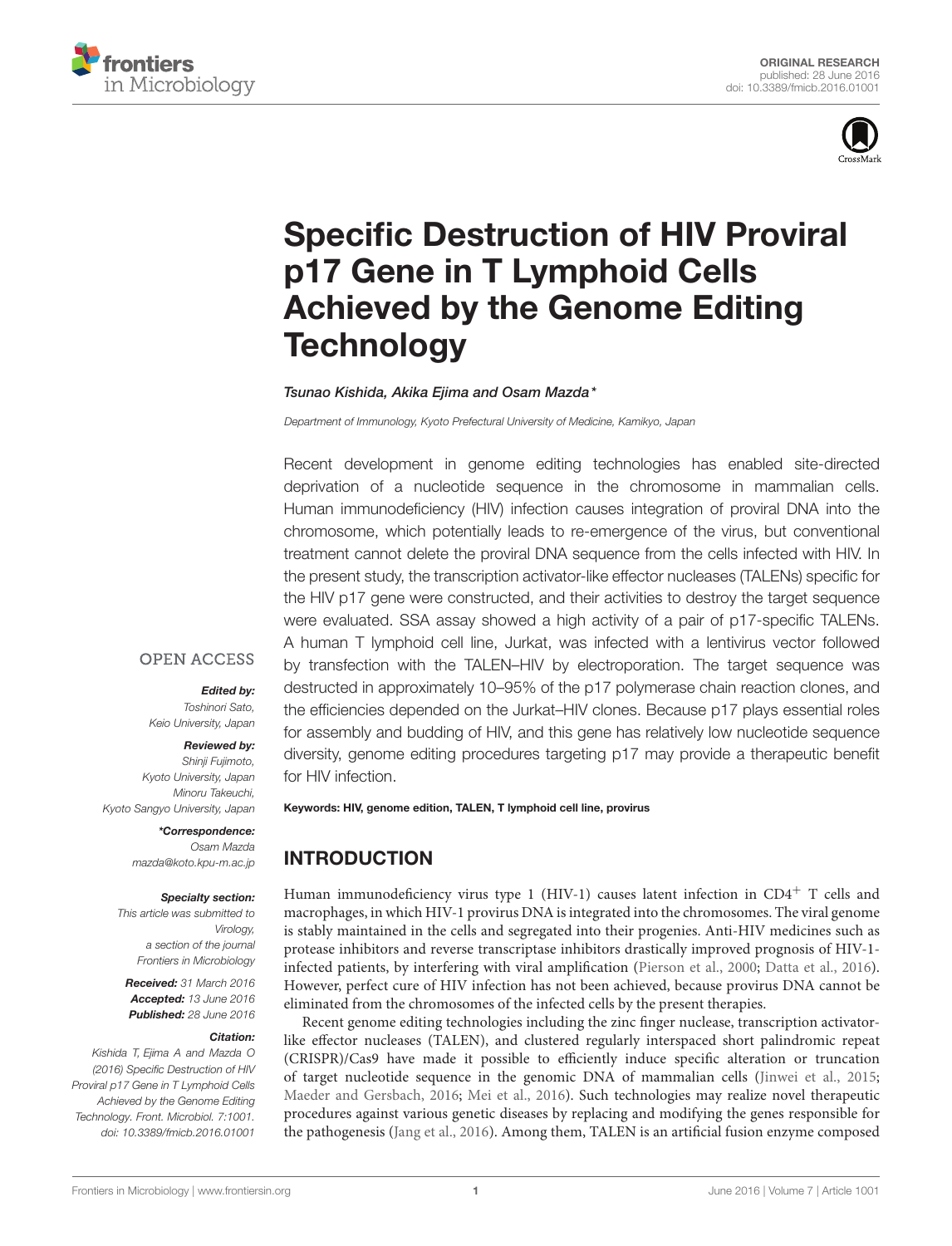of the nuclease domain and the DNA binding domain derived from the TALEs of the Xanthomonas. Any nucleotide sequence can be targeted by selecting the modules of the DNA-binding domains.

If provirus DNA is destroyed using these technologies, such procedures may provide a novel anti-HIV therapy that may not only eliminate the potential risk of HIV reactivation and AIDS onset but also relieve patients of potential adverse events and economic burden due to lifelong medication. The transactivation response element (TAR) sequence may be a suitable target [\(Ebina](#page-4-6) [et al.,](#page-4-6) [2015;](#page-4-6) [Strong et al.,](#page-4-7) [2015\)](#page-4-7), while another appropriate target may be a coding sequence for an essential viral structural protein, because truncation of only a small number of nucleotides in the coding sequence may result in deletion of critical amino acid residue(s) or frameshift mutation.

In this context, we constructed TALENs that target the HIV Gag p17 gene, and examined if the p17 coding sequence in the chromosome of HIV-infected cells can be destroyed by transducing the recombinant TALEN vector.

# MATERIALS AND METHODS

## TALEN Vectors

Two pairs of TALENs, i.e., HIV TALEN 1 (HIV TALEN 1 L and R) and HIV TALEN 2 (HIV TALEN 2 L and R) (**[Figure 1A](#page-1-0)**) were designed to recognize p17 gene sequence (**[Figure 1B](#page-1-0)**), based on the TAL Effector Nuclotide Targeter software.<sup>[1](#page-1-1)</sup> The TALEN vectors were constructed using the Golden Gate reaction as described previously.

## Single-Strand Annealing (SSA) Assay

Single-strand annealing assay was performed as described with slight modification [\(Sakuma et al.,](#page-4-8) [2013\)](#page-4-8). Two pairs of oligonucleotides, HIV p17 TALEN No.1 SSA S and AS, and HIV p17 TALEN No. 2 SSA S and AS (**[Figure 2A](#page-2-0)**), were annealed to form double strand oligonucleotides, which were subsequently inserted into pGL4-SSA reporter plasmid that had been digested by BsaI endonuclease. The resultant plasmids were named pGL4- SSA-HIV\_1 and 2. 293TN cells were seeded into 96-well plates at a density of  $6 \times 10^4$ /well. On the next day, cells were cotransfected with 20 ng of TALEN plasmid, 10 ng of pGL4-SSA, and 2 ng of pRL-CMV vector as an internal control by means of X-treme GENE 9 DNA Transfection Reagent (Roche). As a positive control, other aliquot of the cells were co-transfected with HPRT1 TALEN L1, HPRT1 TALEN R1, and pGL4-SSA-HPRT1 [\(Sakuma et al.,](#page-4-8) [2013\)](#page-4-8). Twenty-four hours later, dual luciferase assay was performed using Dual-Glo luciferase assay system (Promega) and GENios (TECAN Inc.) device.

<span id="page-1-1"></span><sup>1</sup><https://tale-nt.cac.cornell.edu/>

<span id="page-1-0"></span>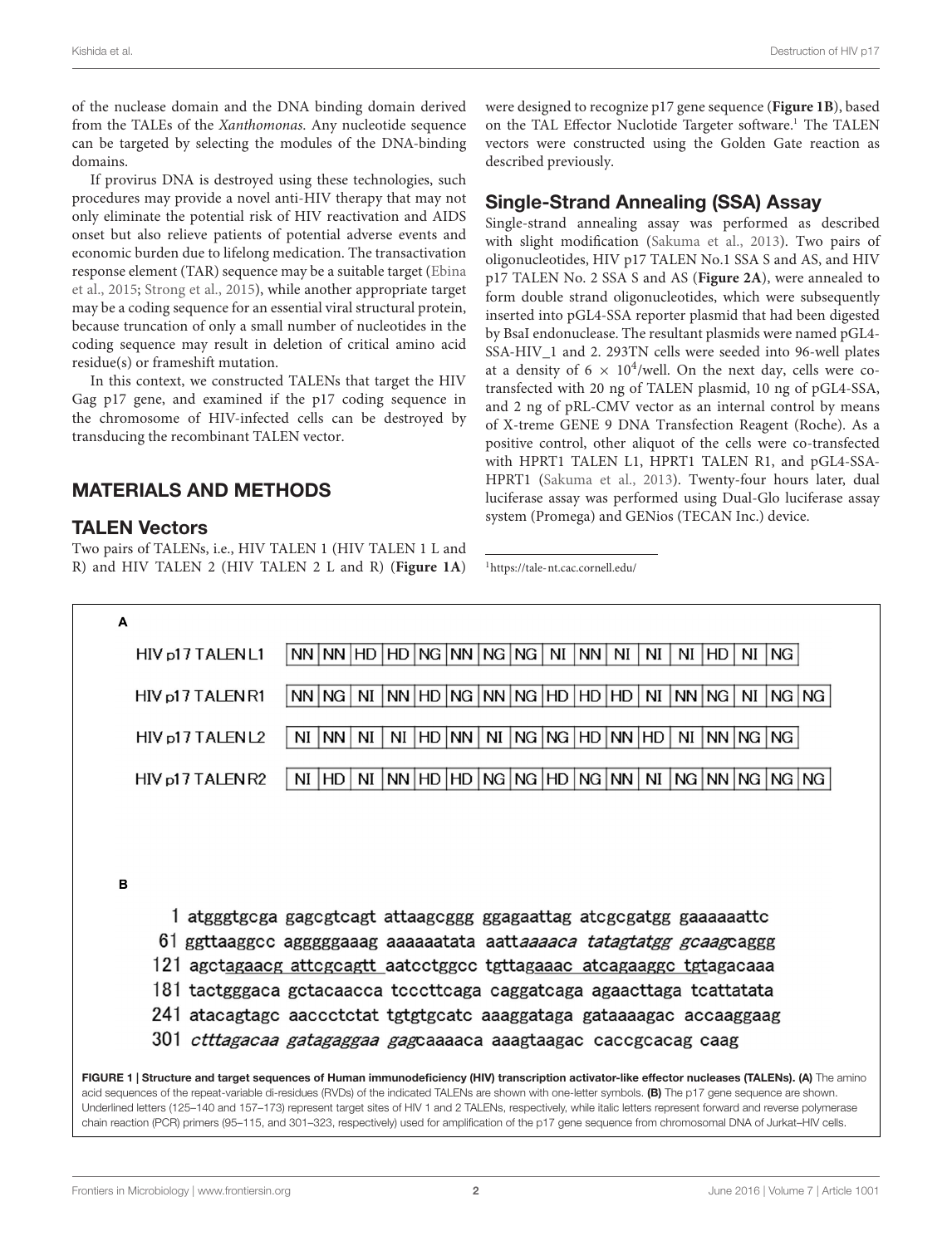

<span id="page-2-0"></span>Lentivirus Vector

pGreen-puro vectors were purchaced from SBI. 293TN packaging cells (3  $\times$  10<sup>6</sup>) were plated on geratin-coated 100 mm dishes and cultured overnight. They were co-transfected with pGreenpuro, pVSV-G, pPACKH1-REV, and pPACKH1-GAG using the X-treme Gene 9 transfection reagent (Roche Applied Science, Penzberg, Germany) diluted in Opti-MEM. Twenty-four hours later, the culture supernatant was replaced by antibioticfree culture medium. After culturing for another 24 h, the supernatant was collected and filtered through a  $0.45 \mu m$  poresize filter.

## Cells, Infection, and Transfection

Jurkat, a human T cell leukemia cell line, was cultured in the RPMI1640 medium supplemented with 100 U/ml penicillin, 100 µg/ml streptomycin, and 10% FBS [\(Mazda et al.,](#page-4-9) [1997\)](#page-4-9). They were seeded onto culture dishes at a density of  $1 \times 10^6$  cells/mL. On the next day, cells were transduced with the lentiviral vector in the presence of 4  $\mu$ g/mL polybrene (day 0). On day 1, cells were reseeded onto 96 well plates at 0.3 cells/well. After culturing with 1 μg/mL puromycin, three drug-resistant cell colonies were randomly chosen and named Jurkat–HIV P1–P3. The colonies were picked up and further cultured in puromycin-free medium. TALEN expression vectors were then transfected into the cells by electroporation (0.25  $\mu$ g each of HIV TALEN 1 L and R vectors for  $10^5$  cells).

# PCR and DNA Sequencing

Four days after the transfection, DNA was extracted from the cells. Polymerase chain reaction (PCR) was performed to amplify the p17 gene sequence using the primers shown in the **[Figure 1B](#page-1-0)**. The resultant PCR fragments were inserted into a TA cloning vector, MD20, which were subsequently transformed into competent Escherichia coli. After seeding onto ampicillin-containing agar plates, twenty colonies were picked up. The sequence of each PCR clone was determined by standard procedure using the SP6 and M13 primers.

# RESULTS

The HIV TALENs 1 and 2 were prepared to target HIV gag p17 gene (**[Figure 1](#page-1-0)**) and the activities of the TALENs were assessed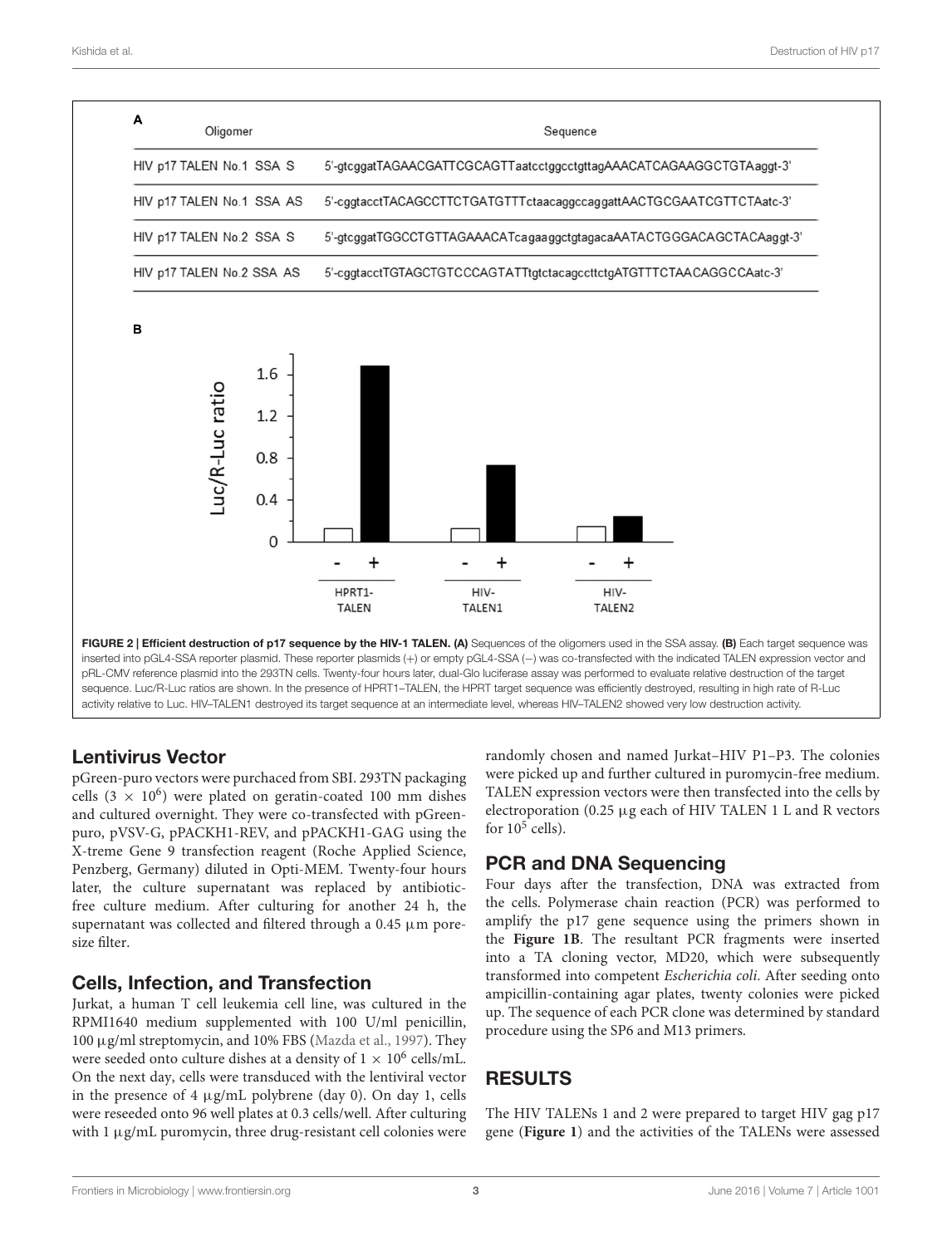by the SSA assay. The results are shown in **[Figure 2B](#page-2-0)**. The HIV TALENs 1 and 2 exhibited approximately 43 and 15% of activities compared with that of the positive control TALEN that were specific for hypoxanthine–guanine phosphoribosyl transferase (HPRT) sequence [\(Sakuma et al.,](#page-4-8) [2013\)](#page-4-8). Based on the results, we decided to use the HIV TALEN 1 that digests the HIV gag p17 gene sequence more efficiently than the HIV TALEN 2 in the following experiments.

The T lymphoma cell line, Jurkat, was infected with a lentivirus vector. After selection with puromycin, the resultant clones were expected to possess the lentivirus sequence integrated in their chromosomes. Thus, the lentivirus-infected Jurkat cells were regarded as a model of the T cells latently infected with HIV. Three clones (namely, Jurkat–HIV clone P1–P3) were transfected with the HIV TALEN 1, and nucleotide sequences of the target regions in PCR-amplified clones were determined.

The results are shown in **[Tables 1–3](#page-3-0)**. In the Jurkat–HIV clone P1, 19 out of 20 PCR clones showed truncation of the p17 sequence (**[Table 1](#page-3-0)**). The truncated sites spanned 7– 22 nucleotides. Therefore, the HIV TALEN 1 cleaved the HIV sequence that had been integrated in the chromosome of Jurkat– HIV clone P1 at quite high efficiency. In contrast, nucleotide deletion was seen in only two out of twenty PCR clones derived from the Jurkat–HIV clone P2 (**[Table 2](#page-3-1)**). Seven nucleotides were lacking in the p17 gene sequence in the two PCR clones. Meanwhile, a half of PCR clones (10 out of 20) derived from the Jurkat–HIV clone P3 possessed truncated p17 gene sequence (**[Table 3](#page-3-2)**).

<span id="page-3-0"></span>TABLE 1 | Specific truncation of chromosomal DNA at p17 gene in Jurkat–HIV clone P1.

| Control | agaacgattcgcagttaatcctggcctgttagaaacatcagaaggctgt        | Contr          |
|---------|----------------------------------------------------------|----------------|
| 1       | agaacgattcgca--------ctggcctgttagaaacatcagaaggctgt       | 1              |
| 2       | agaacgattcgca--------ctggcctgttagaaacatcagaaggctgt       | $\overline{2}$ |
| 3       | agaacgattcgca--------ctggcctgttagaaacatcagaaggctgt       | 3              |
| 4       | agaacgattcgca--------ctggcctgttagaaacatcagaaggctgt       | 4              |
| 5       | agaacgattcgca--------ctggcctgttagaaacatcagaaggctgt       | 5              |
| 6       | agaacgattcgca--------ctggcctgttagaaacatcagaaggctgt       | 6              |
| 7       | agaacgattcgca--------ctggcctgttagaaacatcagaaggctgt       | $\overline{7}$ |
| 8       | agaacgattcgca--------ctggcctgttagaaacatcagaaggctgt       | 8              |
| 9       | agaacgattcgca--------ctggcctgttagaaacatcagaaggctgt       | 9              |
| 10      | agaacgattcgca--------ctggcctgttagaaacatcagaaggctgt       | 10             |
| 11      | agaacgatt----------------------------gaaacatcagaaggctgt  | 11             |
| 12      | agaacgatt----------------------------gaaacatcagaaggctgt  | 12             |
| 13      | agaacgatt----------------------------gaaacatcagaaggctgt  | 13             |
| 14      | agaacgatt----------------------------gaaacatcagaaggctgt  | 14             |
| 15      | agaacgatt-------------------------gaaacatcagaaggctgt     | 15             |
| 16      | agaacgatt----- -----------------------gaaacatcagaaggctgt | 16             |
| 17      | agaacgattcgcagtt-----------------agaaacatcagaaggctgt     | 17             |
| 18      | agaacgattcgcagtt-----------------agaaacatcagaaggctgt     | 18             |
| 19      | agaacgattcgcagtt-----------------agaaacatcagaaggctgt     | 19             |
| 20      | agaacgattcgcagttaatcctggcctgttagaaacatcagaaggctgt        | 20             |

Nucleotide sequences of 20 clones (No. 1–20) derived from PCR-amplified fragments of p17 gene region in the chromosomal DNA of Jurkat–HIV clone P1 are shown. Control at the top represents wild type p17 sequence.

<span id="page-3-1"></span>TABLE 2 | Specific truncation of chromosomal DNA at p17 gene in Jurkat–HIV clone P2.

| Control        | agaacgattcgcagttaatcctggcctgttagaaacatcagaaggctgt  |
|----------------|----------------------------------------------------|
| 1              | agaacgattcgca--------ctggcctgttagaaacatcagaaggctgt |
| 2              | agaacgattcgca--------ctggcctgttagaaacatcagaaggctgt |
| 3              | agaacgattcgcagttaatcctggcctgttagaaacatcagaaggctgt  |
| $\overline{4}$ | agaacgattcgcagttaatcctggcctgttagaaacatcagaaggctgt  |
| 5              | agaacgattcgcagttaatcctggcctgttagaaacatcagaaggctgt  |
| 6              | agaacgattcgcagttaatcctggcctgttagaaacatcagaaggctgt  |
| $\overline{7}$ | agaacgattcgcagttaatcctggcctgttagaaacatcagaaggctgt  |
| 8              | agaacgattcgcagttaatcctggcctgttagaaacatcagaaggctgt  |
| 9              | agaacgattcgcagttaatcctggcctgttagaaacatcagaaggctgt  |
| 10             | agaacgattcgcagttaatcctggcctgttagaaacatcagaaggctgt  |
| 11             | agaacgattcgcagttaatcctggcctgttagaaacatcagaaggctgt  |
| 12             | agaacgattcgcagttaatcctggcctgttagaaacatcagaaggctgt  |
| 13             | agaacgattcgcagttaatcctggcctgttagaaacatcagaaggctgt  |
| 14             | agaacgattcgcagttaatcctggcctgttagaaacatcagaaggctgt  |
| 15             | agaacgattcgcagttaatcctggcctgttagaaacatcagaaggctgt  |
| 16             | agaacgattcgcagttaatcctggcctgttagaaacatcagaaggctgt  |
| 17             | agaacgattcgcagttaatcctggcctgttagaaacatcagaaggctgt  |
| 18             | agaacgattcgcagttaatcctggcctgttagaaacatcagaaggctgt  |
| 19             | agaacgattcgcagttaatcctggcctgttagaaacatcagaaggctgt  |
| 20             | agaacgattcgcagttaatcctggcctgttagaaacatcagaaggctgt  |

Nucleotide sequences of 20 clones (No. 1–20) derived from PCR-amplified fragments of p17 gene region in the chromosomal DNA of Jurkat–HIV clone P2 are shown. Control at the top represents wild type p17 sequence.

#### <span id="page-3-2"></span>TABLE 3 | Specific truncation of chromosomal DNA at p17 gene in Jurkat–HIV clone P3.

| Control<br>agaacgattcgcagttaatcctggcctgttagaaacatcagaaggctgt |                                                       |
|--------------------------------------------------------------|-------------------------------------------------------|
| 1                                                            | agaacgattcgca--------ctggcctgttagaaacatcagaaggctgt    |
| 2                                                            | agaacgattcgca--------ctggcctgttagaaacatcagaaggctgt    |
| 3                                                            | agaacgattcgca--------ctggcctgttagaaacatcagaaggctgt    |
| 4                                                            | agaacgattcgca--------ctggcctgttagaaacatcagaaggctgt    |
| 5                                                            | agaacgatt--------------------------gaaacatcagaaggctgt |
| 6                                                            | agaacgatt--------------------------gaaacatcagaaggctgt |
| 7                                                            | agaacgatt-------------------------gaaacatcagaaggctgt  |
| 8                                                            | agaacgatt--------------------------gaaacatcagaaggctgt |
| 9                                                            | agaacgattcgcagtt-----------------agaaacatcagaaggctgt  |
| 10                                                           | agaacgattcgcagtt-----------------agaaacatcagaaggctgt  |
| 11                                                           | agaacgattcgcagttaatcctggcctgttagaaacatcagaaggctgt     |
| 12                                                           | agaacgattcgcagttaatcctggcctgttagaaacatcagaaggctgt     |
| 13                                                           | agaacgattcgcagttaatcctggcctgttagaaacatcagaaggctgt     |
| 14                                                           | agaacgattcgcagttaatcctggcctgttagaaacatcagaaggctgt     |
| 15                                                           | agaacgattcgcagttaatcctggcctgttagaaacatcagaaggctgt     |
| 16                                                           | agaacgattcgcagttaatcctggcctgttagaaacatcagaaggctgt     |
| 17                                                           | agaacgattcgcagttaatcctggcctgttagaaacatcagaaggctgt     |
| 18                                                           | agaacgattcgcagttaatcctggcctgttagaaacatcagaaggctgt     |
| 19                                                           | agaacgattcgcagttaatcctggcctgttagaaacatcagaaggctgt     |
| 20                                                           | agaacgattcgcagttaatcctggcctgttagaaacatcagaaggctgt     |
|                                                              |                                                       |

Nucleotide sequences of 20 clones (No. 1–20) derived from PCR-amplified fragments of p17 gene region in the chromosomal DNA of Jurkat–HIV clone P3 are shown. Control at the top represents wild type p17 sequence.